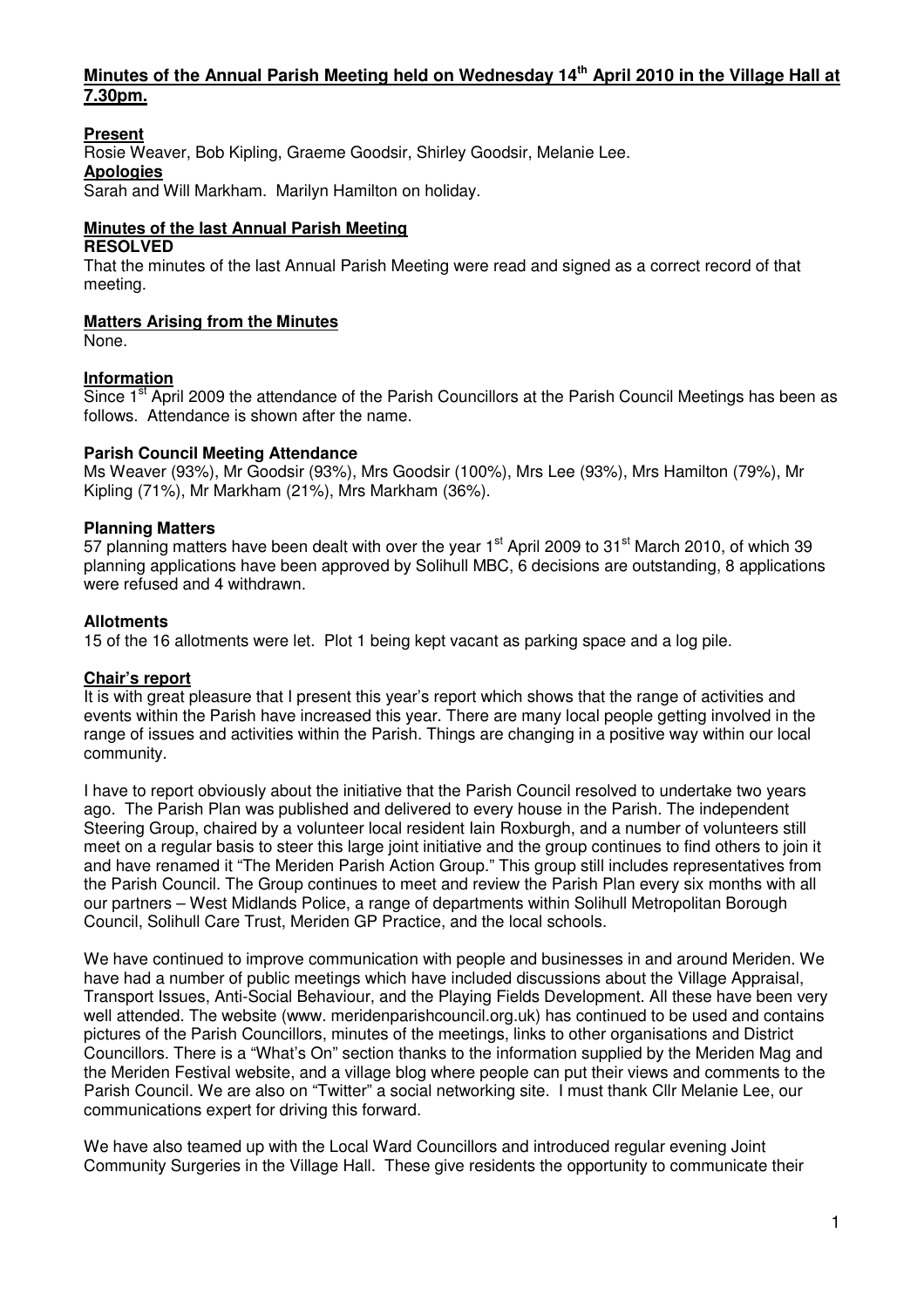concerns not only to the Parish Council but also their elected Ward Councillors. Their popularity is increasing and therefore we will continue to hold them so please do take the opportunity to come along.

Our involvement continues with Solihull Area Committee of the Warwickshire and West Midlands Association of Local Councils where representatives from all the Solihull parish and town councils meet. I have been elected Chair again of this group and this has continued to raise the profile of Meriden. Issues that are common amongst all the Councils are discussed e.g. good governance, partnership working, community speed watch, to name a few.

Parish Councillors are now representatives on a number of committees: Meriden School Board of Governors, Solihull MBC Conservation Committee, Meriden Village Hall Management Committee, Solihull Area Committee, Solihull MBC Standards Committee, Police Rural Assembly, Meriden War Memorial Committee. We have also met with Meriden School Council and Meriden Scouts where the children chose amongst themselves the pieces of equipment they would like for the new playing fields which hopefully will be completed by the end of this year.

The development of the playing field on the Hampton Lane site and the new housing development on the existing playing fields has continued to move forward slowly. Planning permission has been granted and the developer David Wilson Homes meet every quarter with Solihull MBC and the Parish Council.

Meriden Pool still needs some extensive work. However, a joint project between Meriden C of E School, the Parish Council and Solihull MBC cleaned up the Pool, painted the benches and fences, built bird boxes and planted daffodils. An information board has also been erected which gives names of the birds seen on the Pool.

Community Speed Watch has started. This project trains local volunteers to use a speed device. From the Appraisal, the key roads that had been identified as problem areas now have a regular Speedwatch team. We always need more people and anyone who is interested please come and volunteer. Training is provided by the police and a full risk assessment is done by them to ensure the safety of all volunteers.

Solihull MBC was successful in this year's Heart of England in Bloom competition. They picked up a Gold award in the city category, city category winner award and were overall winners in the Heart of England in Bloom competition. This is the first time since 1996 when they first entered that they have achieved overall winner, so this is a significant achievement for the borough.

More locally, a Meriden resident picked up several individual awards and the overall champion prize in the Solihull in Bloom Competition. Meriden also achieved second place in a Best Kept Village Competition which Berkswell, Hampton in Arden and Barston also take part in. This is our best result since 2005.

We are setting up a Football Academy again, this time in partnership with FUSION during the summer holidays and Saturday mornings. Further details are in the Meriden Mag and Parish Plan newsletter.

As a result of the Parish Plan and the work which the Parish Council has been undertaking to highlight ASB issues in this area, West Midlands Police recruited a Police Community Support Officer (PCSO) specifically for the Parish of Meriden. The Parish Council are working with West Midlands Police and Solihull MBC as a joint initiative to convert part of the public conveniences to a police office for the PCSO. Funds previously allocated to the demolition of the public conveniences are now being put towards this project.

Another initiative from the Parish Plan is being set up with AGE Concern, Solihull. This project will help to recruit volunteers to help older people to complete forms to ensure that they are getting the most help they need.

The Remembrance Day service road closures had to be organised locally again by volunteers this year and which was done very successfully. Thank you to Melanie and Paul Lee for the time and effort they put into this. This will continue in future years.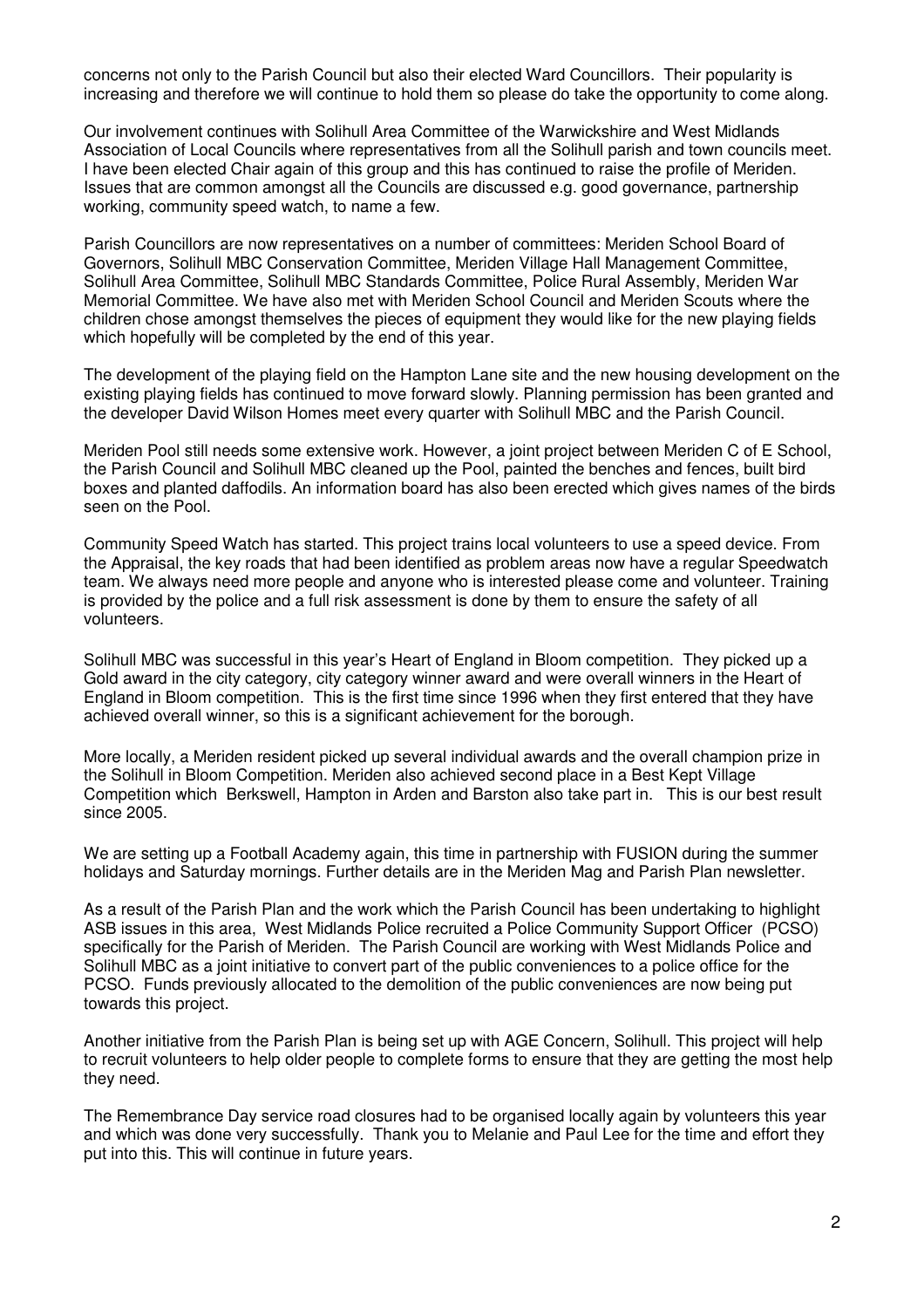Community surgeries continue to be held once a month at the library or in the neighbourhood police van whilst the library is being refurbished. The library will open again in July. Any member of the public can come and talk to the police representative and the Neighbourhood Coordinator from Solihull MBC.

All of the allotments have again been let this year and we still have one of the lowest rents around! The Parish Council has been having discussions with Solihull MBC to improve the roundabout. Unfortunately the roses have had blight and we have attempted to rescue what we can. Several new plans have been reviewed and hopefully we will be having new planting with lots of colour.

The Meriden Festival grows from strength to strength and has had regular successful events including the Cyclists Memorial, Meriden Festival Fair (Centre Celebrations), Kinwalsey Tree Service and this year Jazz on the Lawn was excellent although very wet later in the afternoon! The Meriden Festival website has more information www.meriden-festival.org.uk.

The Meriden Mag continues to be delivered by volunteers to each and every household on a quarterly basis. It is an excellent means of communicating Meriden issues and information and the Parish Council always has a detailed report printed in it. It is still the most used and valued source of information about Meriden and the events and activities in the Parish.

The Meriden Parish Action Group have provided regular updates via a leaflet drop to every household. The Parish Council and the Action Group are having open sessions outside the library on  $17<sup>th</sup>$  and 24<sup>th</sup> April and the  $8<sup>th</sup>$  May.

Alan Lole again organised The Meriden Tree of Thought, the fifth special Village tree, in aid of Macmillan Cancer Support where people could dedicate a light in memory of a friend or loved one. This tree had over 1600 lights and looked spectacular. The tree did not emulate the Leaning Tower of Pisa this year!

The Parish Council are pleased to have given financial support to Meriden Village Hall, 1<sup>st</sup> Meriden Scouts, St Laurence Church, Meriden School, British Legion and the Meriden War Memorial Committee.

Julie Hall the Parish Clerk has been a great support to me as Chair and also the Council as a whole. She has nearly completed her CILCA qualification which is an essential criterion for us to apply for Quality Parish status.

On a personal level, I want to thank all the other Councillors who have supported me this last year. We have achieved a lot and we have a Parish Plan that we are proud of and where we can improve the Parish further. Also I want to thank all the volunteers involved in all the initiatives that have been set up. Finally, on behalf of the Parish Council - a big thank you to Julie Hall the parish clerk who gives more than her allotted time in a dedicated and professional manner.

Rosie Weaver **Chair** 2010

#### **Accounts**

Meriden Parish Council Accounts for 2009/2010 have been completed and an unqualified opinion was given by Clement Keys and signed on  $27<sup>th</sup>$  July 2009 in accordance with the guidance issued by the Audit Commission.

Cashbook figures for the year 2009/2010 (subject to audit) Brought Forward and Income £106005 (24% increase on previous year) Expenditure **E** 37771 (-1% reduction on previous year) Of remaining money approx £23500 has been allocated to projects in 2010/2011. The additional surplus is due to unspent funds previously allocated for professional fees in respect of the development and tight housekeeping. The surplus has enabled the parish council to reduce its annual precept by approximately 39% per household for the 2010/2011 financial year.